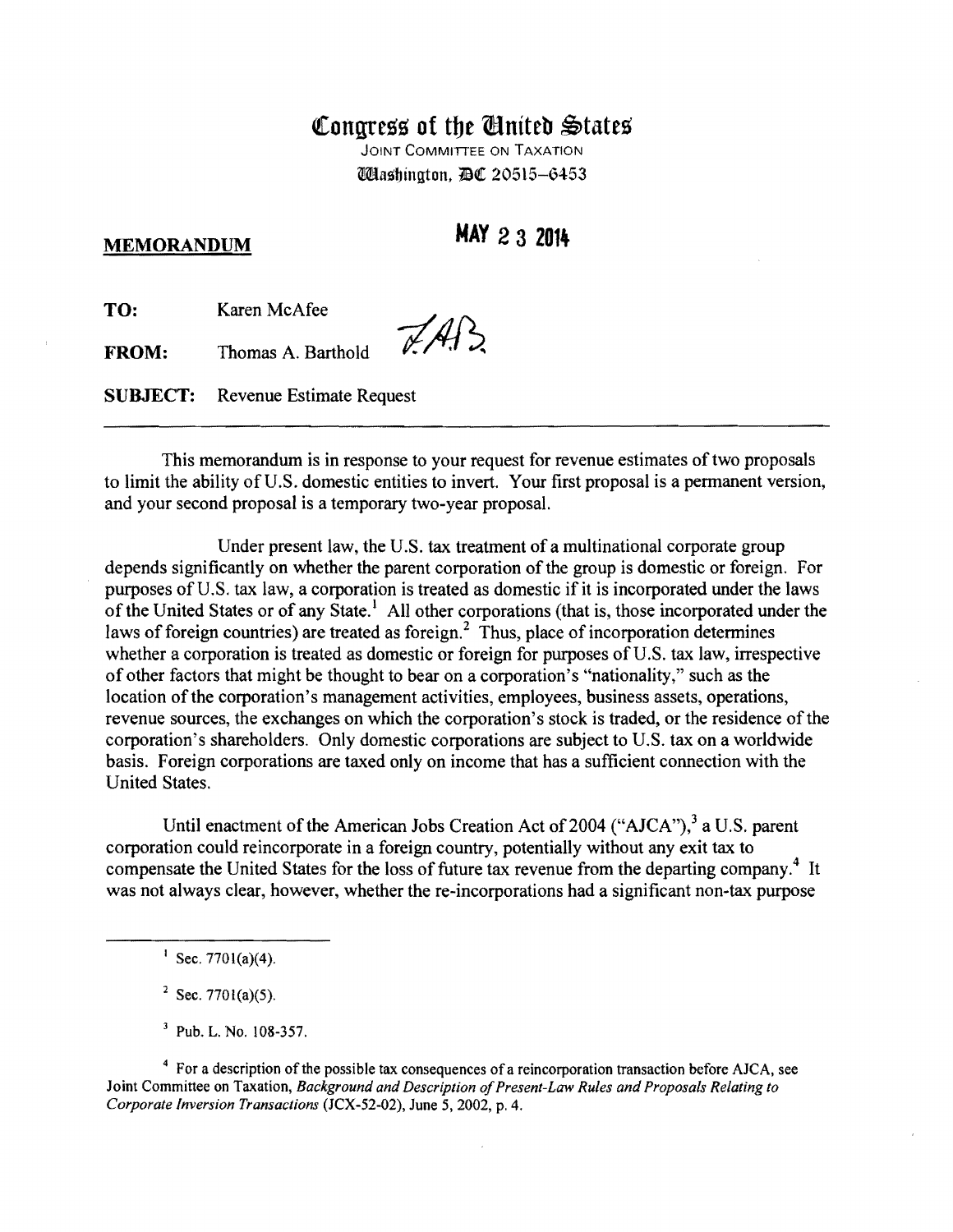## **Congress of the Cinited States**

JOINT COMMITTEE ON TAXATION Włashington, DE 20515-6453

TO: Karen McAfee Page 2 SUBJECT: Revenue Estimate Request

or effect, or whether the corporate group had a significant business presence in the new country of incorporation. These transactions were commonly referred to as inversions. Under prior law, inversion transactions could produce a variety of tax benefits, including the removal of a group's foreign operations from U.S. tax jurisdiction and the potential for reduction of U.S. tax on U.S. source income through, for example, large payments of deductible interest or royalties from a U.S. subsidiary to the new foreign parent (subject to certain deduction restrictions such as the section 163(j) earnings stripping rules for some related party interest payments).

AJCA included provisions designed to curtail inversion transactions. In particular, AJCA section 801 added to the Code the anti-inversion rules of section 7874. These anti-inversion rules deny certain tax benefits of a typical inversion transaction by deeming the new top-tier foreign corporation to be a domestic corporation for all Federal tax purposes. This sanction generally applies to a transaction in which, pursuant to a plan or a series of related transactions: (1) a U.S. corporation becomes a subsidiary of a foreign-incorporated entity or otherwise transfers substantially all of its properties to such an entity in a transaction completed after March 4, 2003; (2) the former shareholders of the U.S. corporation hold (by reason of the stock they had held in the U.S. corporation) 80 percent or more (by vote or value) of the stock of the foreign-incorporated entity after the transaction; and (3) the foreign-incorporated entity, considered together with all companies connected to it by a chain of greater than 50 percent ownership (that is, the "expanded affiliated group"), does not have substantial business activities in the entity's country of incorporation, compared to the total worldwide business activities of the expanded affiliated group.<sup>5</sup>

Similar rules apply if a foreign corporation acquires substantially all of the properties constituting a trade or business of a domestic partnership.<sup>6</sup>

Your proposal eliminates the toll charge rules for transactions in which historic shareholders of the expatriated entity own at least 60 percent but less than 80 percent of the stock of the new foreign-incorporated entity.

 $6$  Sec. 7874(a)(2)(B)(i).

<sup>5</sup> AJCA also provides a lesser set of sanctions (the "toll charge rules") with respect to a transaction that would meet the definition of an inversion transaction described above, except that the 80 percent ownership threshold is not met. In such a case, if at least a 60-percent ownership threshold is met, a second set of rules applies to the inversion. Under these rules, the inversion transaction is respected (that is, the foreign corporation is treated as foreign), but any applicable corporate-level inversion gain (defined in section  $7874(d)(2)$ ) generally may not be offset by tax attributes such as net operating losses or foreign tax credits.